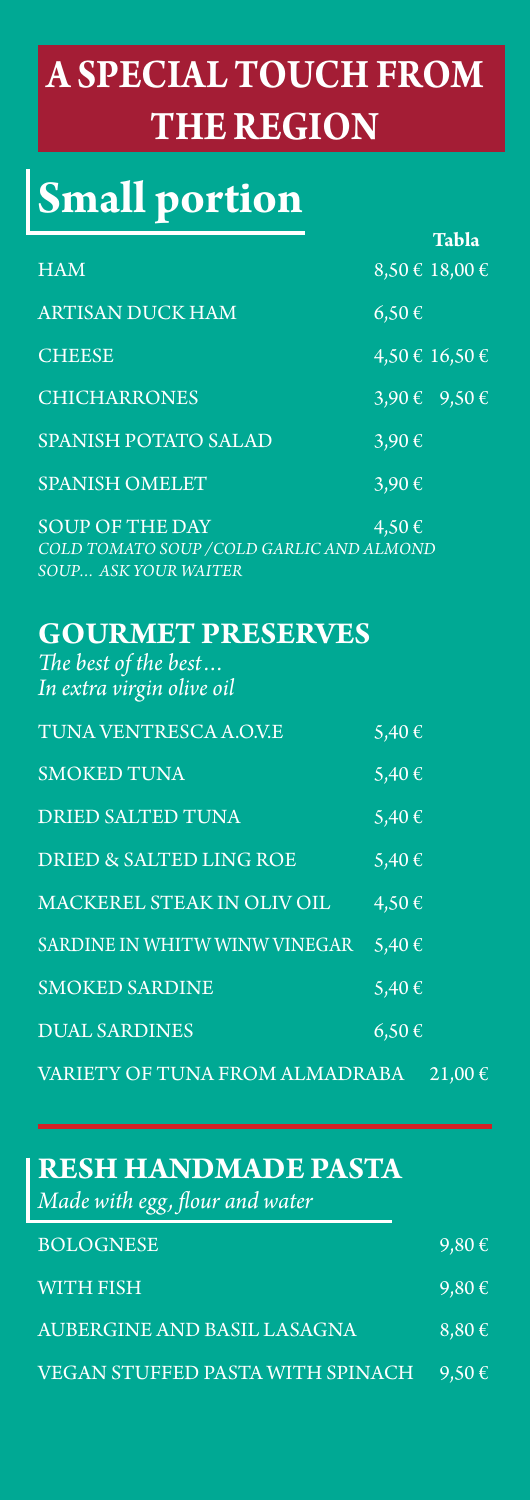| <b>VEGETARIAN AND VEGAN</b><br>Orchard-to-table                                                    |        |
|----------------------------------------------------------------------------------------------------|--------|
| <b>REGIONAL SALAD</b><br>FRESH LETTUCE, SEASONAL PRODUCTS<br>AND SOME CRISPY.                      | 8,90€  |
| <b>VEGETABLE TIMBALE WITH</b><br><b>GOAT CHEESE</b>                                                | 5,80€  |
| <b>VEGAN BURGER</b><br>WITH SWEET POTATO, BEETROOT, AND VEGAN MAYONNAISE.                          | 8,50€  |
| <b>STUFFED ZUCCHINI WITH COUSCOUS</b><br><b>FRESH AND VEGAN</b>                                    | 8,50€  |
| <b>FISH</b><br>From conil                                                                          |        |
| <b>PASSION FRUIT OCTOPUS</b><br>WITH BEET CARPACCIO,<br>FINE PAYOYO CREAM AND PASSION FRUIT SAUCE. | 15,90€ |
| <b>GRILLED COD</b><br>STEAMED LEEKS, CAPERS AND HAM                                                | 14,90€ |
| <b>GRILLED BABY SQUID</b><br>WITH TOMATO SAUCE AND SPIRULINA MAYONNAISE                            | 14,90€ |
| <b>TARTAR DE SALMÓN</b><br>WITH CARAMELIZED PINEAPPLE                                              | 14,00€ |
| <b>ATÚN DE ALMADRABA</b><br>Wild Bluefin tuna                                                      |        |
| <b>RED TUNA TARANTELO</b><br>DIRECT FROM BARBATETHE BEST.                                          | 20,90€ |
| <b>TUNA TARTARE</b><br>MELON, SIERRA DE CADIZ CHEESE AND CUCUMBER                                  | 16,00€ |
| <b>TUNA TATAKI</b><br>WITH BLACK SESAME, ROASTED PEPPERS<br><b>AND CURRY SAUCE</b>                 | 25,00€ |
| <b>SMOKED FLANK TUNA CARPACCIO</b><br><b>WITH SEAWEED AND ORANGE</b>                               | 16,00€ |
| <b>MEAT</b><br>From the mountains                                                                  |        |
| <b>PORK CHEEK STEW</b><br><b>WITH LEMON RISOTTO</b>                                                | 13,90€ |
| <b>LOW TEMPERATURE ROAST PORK</b><br><b>WITH ITS DETAILS</b>                                       | 13,90€ |
| <b>RETINTO HAMBURGER</b><br>120 G OF RICH ROUNDED FLAVORS FROM LA JANDA                            | 9,50€  |
| <b>HOMEMADE DESSERT</b><br>Elaborated every day                                                    |        |

HOMEMADE CAKES  $5,80 \in$ *CHOCOLAT, CREAMS, FRUITS...*

ALL OUR PRODUCTS ARE LOCAL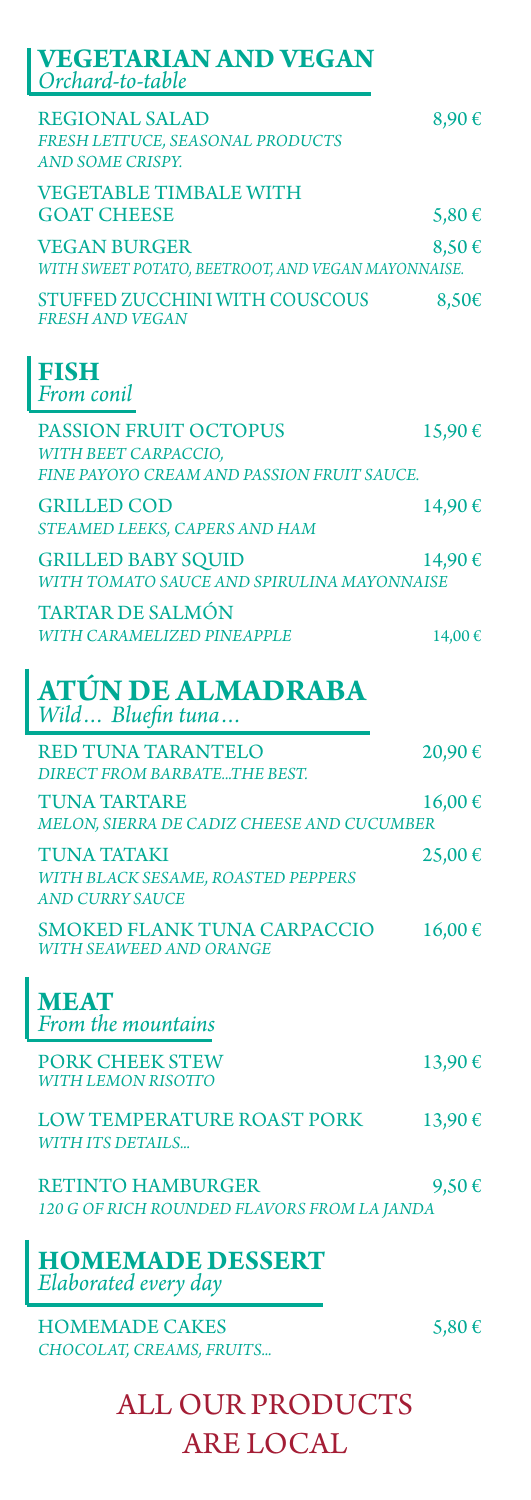## **WITHE WINE**

|                                                                              | GLASS/BTL    |
|------------------------------------------------------------------------------|--------------|
| <b>LA BATALLA DE LA BARROSA</b><br>" TIERRA DE CADIZ" SAUVIGNON BLANC        | 3,20 17,00 € |
| <b>FLOR DE ÉDALO SEMIDULCE</b><br>"D.O. ROCIANA DEL CONDADO" HUELVA COUPAGE. | 3,20 17,00 € |
| <b>ALHOCEN</b><br>"TIERRA DE CADIZ" CHARDONNAY, CRIANZA                      | 3,50 20,00 € |
| PROSECCO ESPUMOSO<br>"D.O. COLINA DE ASOLO, TREVISO".                        | 3,50 18,00 € |
| <b>OJO DE GALLO</b><br>"TIERRA DE CADIZ" PALOMINO 100%.                      | 3,20 17,00 € |
| <b>DE RAIZ BLANCO</b><br>DESDE JEREZ DE LA FRONTERA. COUPAGE                 | 3,20 17,00 € |

### **RED WINE**

|                                       | GLASS/BTL        |
|---------------------------------------|------------------|
| <b>ENTRECHUELO</b>                    | 3,20 17,00 €     |
| "VINO DE LA TIERRA DE CÁDIZ" COUPAGE. |                  |
| <b>FLOR DE ÉDALO</b>                  | 3,20 $17,00 \in$ |
| 100% SIRAH. "D.O. CONDADO DE HUELVA"  |                  |
| <b>FINCA MONCLOA</b>                  | 3,60 20,00 €     |

### *100% TINTILLA DE ROTA "VINO DE LA TIERRA DE CÁDIZ"*

#### BEER

| CAÑA ALHAMBRA BARRIL          | 1,80€      |
|-------------------------------|------------|
| PINTA ALHAMBRA BARRIL         | $2,50 \in$ |
| 1/3 ALHAMBRA 1925 RESERVA     | 3,00€      |
| 1/3 SIN ALCOHOL               | 3,00€      |
| 1/3 SIN GLUTEN                | 3,00€      |
| 1/3 ESTRELLA GALICIA          | $2,50 \in$ |
| 1/3 RADLER                    | 3,00€      |
| 1/3 1906 ESTRELLA GALICIA     | 3,00€      |
| 1/3 ROJA ESTRELLA GALICIA     | 3,00€      |
| 1/3 NEGRA ESTRELLA DE GALICIA | 3,00€      |
| 1/2 FRANZISKANER WEISSBIER    | $3,50 \in$ |
| 1/2 ALHAMBRA PALO CORTADO     | 8,50€      |
| 1/2 ALHAMBRA AMONTILLADO      | 8,50€      |
| 1/2 ALHAMBRA PEDRO XIMÉNEZ    | 8,50€      |

#### DRINKS

| REFRESCOS (350ML)           | 2,80€      |
|-----------------------------|------------|
| <b>TINTO DE VERANO</b>      | $2,00$ €   |
| <b>VERMOUTH</b>             | $2,50 \in$ |
| <b>SPRITZ</b>               | 4,20€      |
| <b>BEBIDA ENERGÉTICA</b>    | 2,80€      |
| <b>ZUMOS</b>                | 1,80€      |
| AGUA (500ML)                | 1,40€      |
| <b>AGUA CON GAS (500ML)</b> | 1,80€      |
| <b>LADRÓN DE MANZANAS</b>   | 1,80€      |
|                             |            |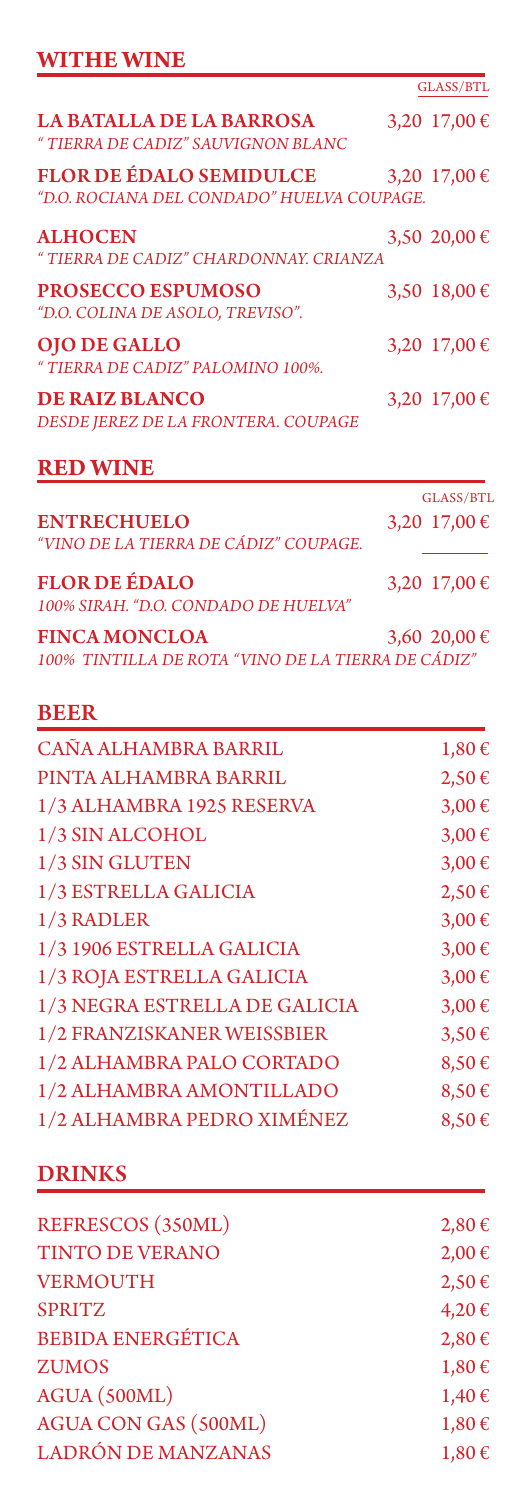#### **ILLY CAFÉ**

WE HAVE ALTERNATIVES OF VEGETABLE AND ANIMAL MILK

## **¡SHOTS! FLAVORED LIQUEURS**

- *- BROWNIE CHOCOLATE 17º (cream)*
- *- FRENCH TOAST 17º (cream)*
- *- RICE PUDDING 17° (cream)*
- *- MANGO CHILLI PREMIUM GIN 37.5º*
- *- MELON PREMIUM GIN 37.5º*
- *- STRAWBERRY PREMIUM GIN 37.5°*
- *- LIMONCHELO LIQUEUR 28*
- *- NAVARRESE PACHARAN LIQUEUR 25°*
- *- DISARONNO LIQUEUR 28°*



#### **ALLERGEN**

ASK THE SATAFF FOR INFORMATION ON FOOD ALLERGIES AN INTOLERANCES.

ALL PRICE INCLUDE VAT. SERVICE 1€ PER PERSON. ARTISAN FOCACCIA INCLUDED.

THIS RESTAURANT FOLLOWS COVID 19 SAFETY MEASU-RES.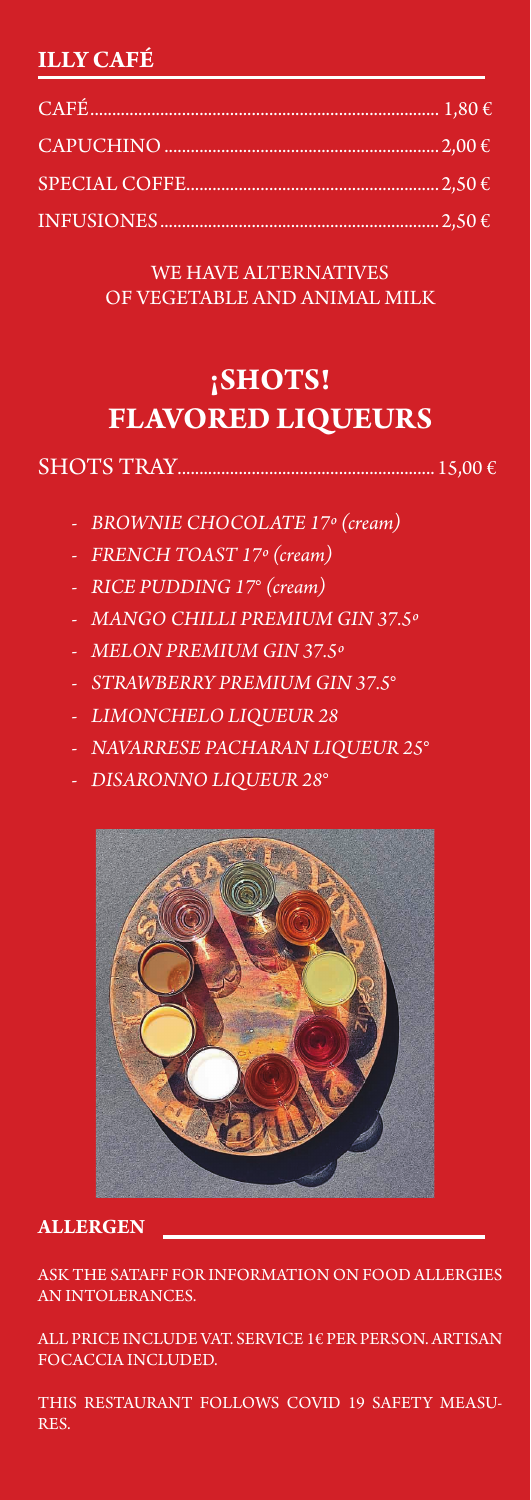## **JERECES O SHERRY WINES**

BULK PACKAGED WINE. AGRICULTURAL COOPERATIVE. "VIRGEN DE LA CARIDAD" SANLÚCAR DE BARRAMEDA

|                                                             | <b>GLASS</b> |                      |                     |
|-------------------------------------------------------------|--------------|----------------------|---------------------|
| MANZANILLA EN RAMA 15°                                      | $2,00 \in$   |                      |                     |
| <b>PALO CORTADO</b>                                         | $2,50 \in$   |                      |                     |
|                                                             |              |                      |                     |
| <b>BOTELLAS</b>                                             |              |                      |                     |
|                                                             |              | CATAVINO1/2BTL. BTL. |                     |
| <b>FINO TIO PEPE 15°</b>                                    |              |                      | 2,00 8,00 16,00     |
| <b>GONZALEZ BYASS</b><br><b>JEREZ DE LA FRONTERA</b>        |              |                      |                     |
|                                                             |              |                      |                     |
| <b>MANZANILLA PAPIRUSA 15°</b>                              |              |                      | $2,50$ --- 17,00    |
| LUSTAU. SANLÚCAR DE BARRAMEDA                               |              |                      |                     |
| <b>MANZANILLA EN RAMA</b>                                   |              |                      |                     |
| "LA DELICIOSA" 15°                                          |              | $-10,00$             |                     |
| <b>WINERIES JOSÉ ESTEVES.</b>                               |              |                      |                     |
| SANLUCAR DE BARRAMEDA                                       |              |                      |                     |
| <b>MANZANILLA BAJO DE GUIA 15°</b>                          |              | $-5,00$              |                     |
| <b>CAYDSA WINERIES.</b>                                     |              |                      |                     |
| <b>SANLUCAR DE BARRAMEDA</b>                                |              |                      |                     |
|                                                             |              |                      |                     |
| <b>MANZANILLA SANLUQUEÑA 15º</b><br><b>CAYDSA WINERIES.</b> |              | $-5,00$              |                     |
| <b>SANLUCAR DE BARRAMEDA</b>                                |              |                      |                     |
| <b>OLOROSO SECO ALFONSO 18°</b>                             |              |                      | $2,00$ --- $16,00$  |
| <b>GONZÁLEZ BYASS.</b>                                      |              |                      |                     |
| <b>JEREZ DE LA FRONTERA</b>                                 |              |                      |                     |
| <b>OLOROSO DULCE 18°</b>                                    |              |                      |                     |
| "SOLERA 1847"                                               |              |                      | 2,00 8,00 16,00     |
| <b>GONZALEZ BYASS.</b>                                      |              |                      |                     |
| <b>JEREZ DE LA FRONTERA</b>                                 |              |                      |                     |
| <b>MOSCATEL LERCHUNDI 17º</b>                               |              |                      | $2,50$ --- 17,00    |
| <b>WINERIES CABALLERO. CHIPIONA</b>                         |              |                      |                     |
|                                                             |              |                      |                     |
| <b>MOSCATEL GLORIA 15°</b>                                  | 2,00         | المستنب              | 10,00               |
| <b>MANUEL ARAGÓN WINERIES</b>                               |              |                      |                     |
| <b>CHICLANA DE LA FRONTERA</b>                              |              |                      |                     |
| <b>AMONTILLADO TÍO DIEGO 19º 2,50 --- 17,00</b>             |              |                      |                     |
| VALDESPINO WINERIES.                                        |              |                      |                     |
| <b>JEREZ DE LA FRONTERA</b>                                 |              |                      |                     |
| <b>20 YEARS OLD PEDRO XIMENEZ VOS</b>                       |              |                      |                     |
| <b>TRADICIÓN WINERIES</b>                                   |              |                      | $10,00$ --- 70,00   |
| URIUM WINERIES. JEREZ DE LA FTRA.                           |              |                      |                     |
| <b>20 YEARS OLD PEDRO XIMENEZ VOS</b>                       |              |                      |                     |
| <b>TRADICIÓN WINERIES</b>                                   |              |                      | $10,00$ --- $70,00$ |
| TRADICIÓN WINERIES. JEREZ DE LA FTRA.                       |              |                      |                     |
| <b>PEDRO XIMENEZ NOE</b>                                    |              |                      |                     |
| <b>30 AÑOS VORS</b>                                         |              |                      | $10,00$ --- 70,00   |
| GONZÁLEZ BYASS WINERIESJEREZ DE LA FTRA.                    |              |                      |                     |
| <b>30 YEARS OLD MATUSALEM</b>                               |              |                      |                     |
| <b>CREAM OLOROSO VORS</b><br><b>Service Service</b>         | $10,00$ ---  |                      | 70,00               |
| BODEGAS GONZÁLEZ BYASS. JEREZ DE LA FTRA.                   |              |                      |                     |
| <b>30 YEARS OLD PALO CORTADO</b>                            |              |                      |                     |
| <b>APÓSTOLES VOR</b>                                        |              |                      | $10,00$ --- $70,00$ |
| GONZÁLEZ BYASS WINERIES. JEREZ DE LA FTRA.                  |              |                      |                     |
| <b>30 YEARS OLD AMONTILLADO</b>                             |              |                      |                     |
| <b>DEL DUQUE VORS</b>                                       |              |                      | $10,00$ --- $70,00$ |
| GONZÁLEZ BYASS WINERIES. JEREZ DE LA FTRA.                  |              |                      |                     |